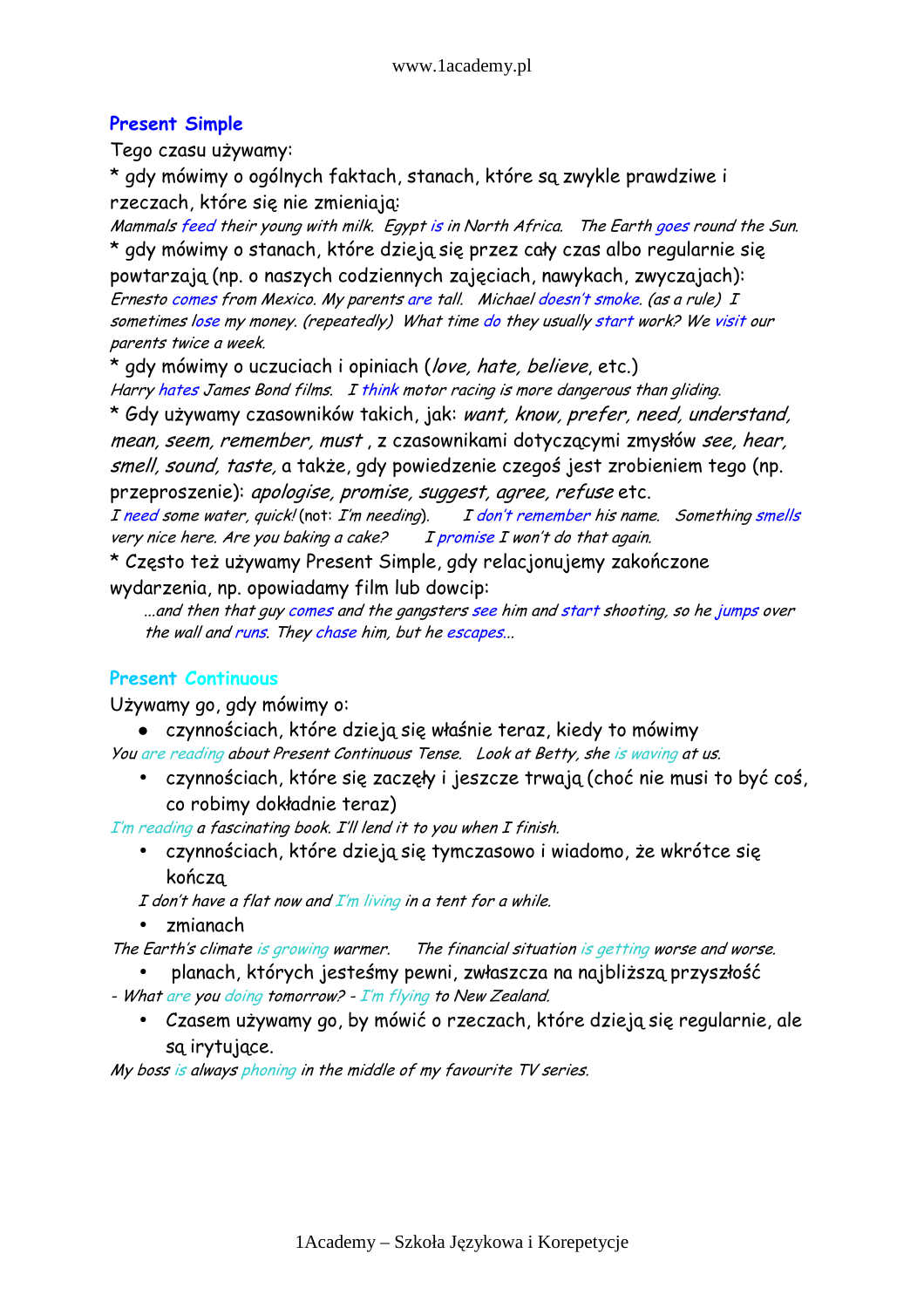#### Past Simple

Używamy go by mówić o dokonanych wydarzeniach z przeszłosci

Maths and science were my favourite subjects at school. Was the weather good while you were on holiday? My grandparents got married 60 years ago. They lived in the country and then they moved to the city. What did Mark do when he heard the news? I didn't sleep well last night.

#### Past Continuous

Używamy go wtedy, gdy chcemy powiedzieć o wydarzeniach, które działy się w jakimś momencie w przeszłości (ważne jest, że się działy, mniej ważne, że się stały, zakończyły). Często używamy go przy opowiadaniu.

I was eating a cake when a bee bit me. The sun was shining and birds were singing. (at a police station)- What were you doing yesterday at ten  $p.m.$   $\geq$  - I was driving home, officer. This time last year Mr. Seawater was rather busy. He was making a new film and he was playing in a TV series.

### Present Perfect

Używamy go, gdy mówimy:

\* O naszych życiowych doświadczeniach i osiągnięciach

I've been to Japan. I have flown by plane several times but I haven't flown by helicopter.

\* wydarzeniach, które miały miejsce w przeszłości, ale mają wyraźny wpływ na teraźniejszość, zwłaszcza, gdy podkreślamy, że coś już się stało albo jeszcze się nie stało.

Someone has stolen my passport. (so I don't have it now)

You haven't washed the dishes yet. (so they are still dirty)

\* sytuacjach, które się zaczęły w przeszłości i wciąż trwają, lub wydarzyły się w okresie, który jeszcze trwa:

How long have you been married? He has called me six times today. (until now - and he can still call me the seventh time) We have had pizza four times this week - let's have something else. How's Penny? – I don't know, I haven't seen her for a long time.

Look: *Harlan Coben has written many crime stories* (and as long as he is alive, he can write some more). Agatha Christie wrote many crime stories (and she can't write any more, as she is dead). ! Nie używamy go, gdy:

\* Mówimy, kiedy coś się stało

I tried Japanese food when I was in Japan five years ago.

Podajemy więcej szczegółów

- I have broken the hairdryer, I'm afraid. - How did you manage to do it? - I dropped it into the water.

Where have you been? I was worried about you.

\* Mówimy o czymś, co się wydarzyło w odległej przeszłości, nawet, jeśli można się doszukać wpływu na teraźniejszość

The Wright brothers invented the plane,